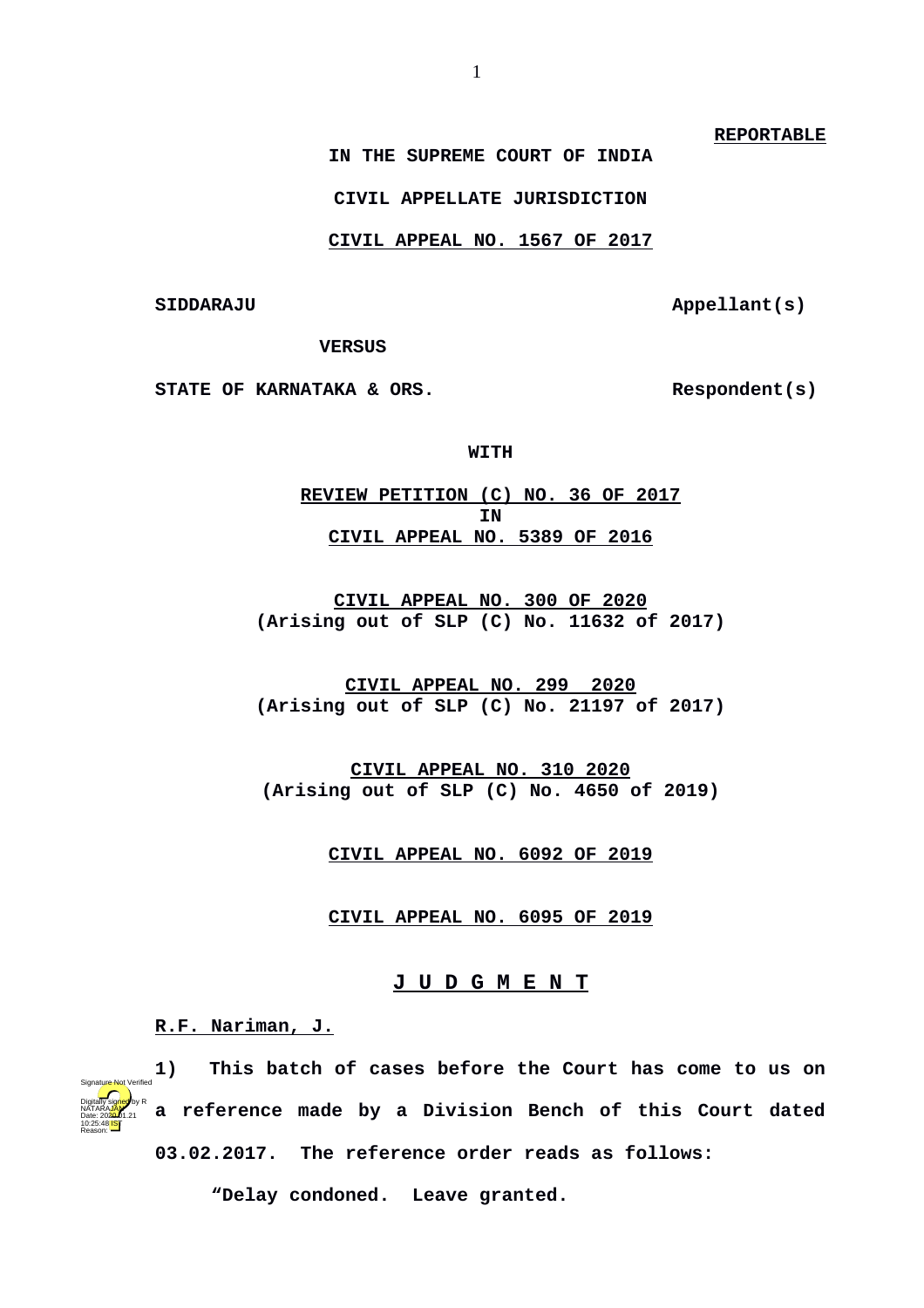**Question which has arisen in this case is whether persons, governed under "The persons with Disabilities (Equal Opportunities, Protection of Rights and Full Participation) Act, 1995", can be given reservation in promotion. A view has been taken by this Court in Rajiv Kumar Gupta & Others v. Union of India & Others – (2016) 6 SCALE 417 in the affirmative.** 

**Mr. Ranjit Kumar, learned Solicitor General, points out that the prohibition against reservation in promotion laid down by the majority in Indra Sawhney & Others v. Union of India & Others – (1992) Supp. 3 SCC 215 applies not only to Article 16(4) but also 16(1) of the Constitution of India and inference to the contrary is not justified.**

**Persons suffering from disability certainly require preferential treatment and such preferential treatment may also cover reservation in appointment but not reservation in promotion. Section 33 of the 1995 Act is required to be read and construed in that background.**

**We find merit in the contention that the matter needs to be considered by the larger Bench.**

**Accordingly, we direct the matter be placed before Hon'ble the Chief Justice for appropriate orders.**

**Union of India is at liberty to file its affidavit within one week from today."**

**2) Parliament passed the Persons with Disabilities (Equal Opportunities, Protection of Rights and Full Participation) Act, 1995 being Act 1 of 1996. The statement of objects and reasons for the said Act states that a Conference held at Beijing, China, in December, 1992 had adopted the Proclamation on the Full Participation and Equality of People with Disabilities in the Asia and the Pacific region India being a signatory to the said proclamation found it**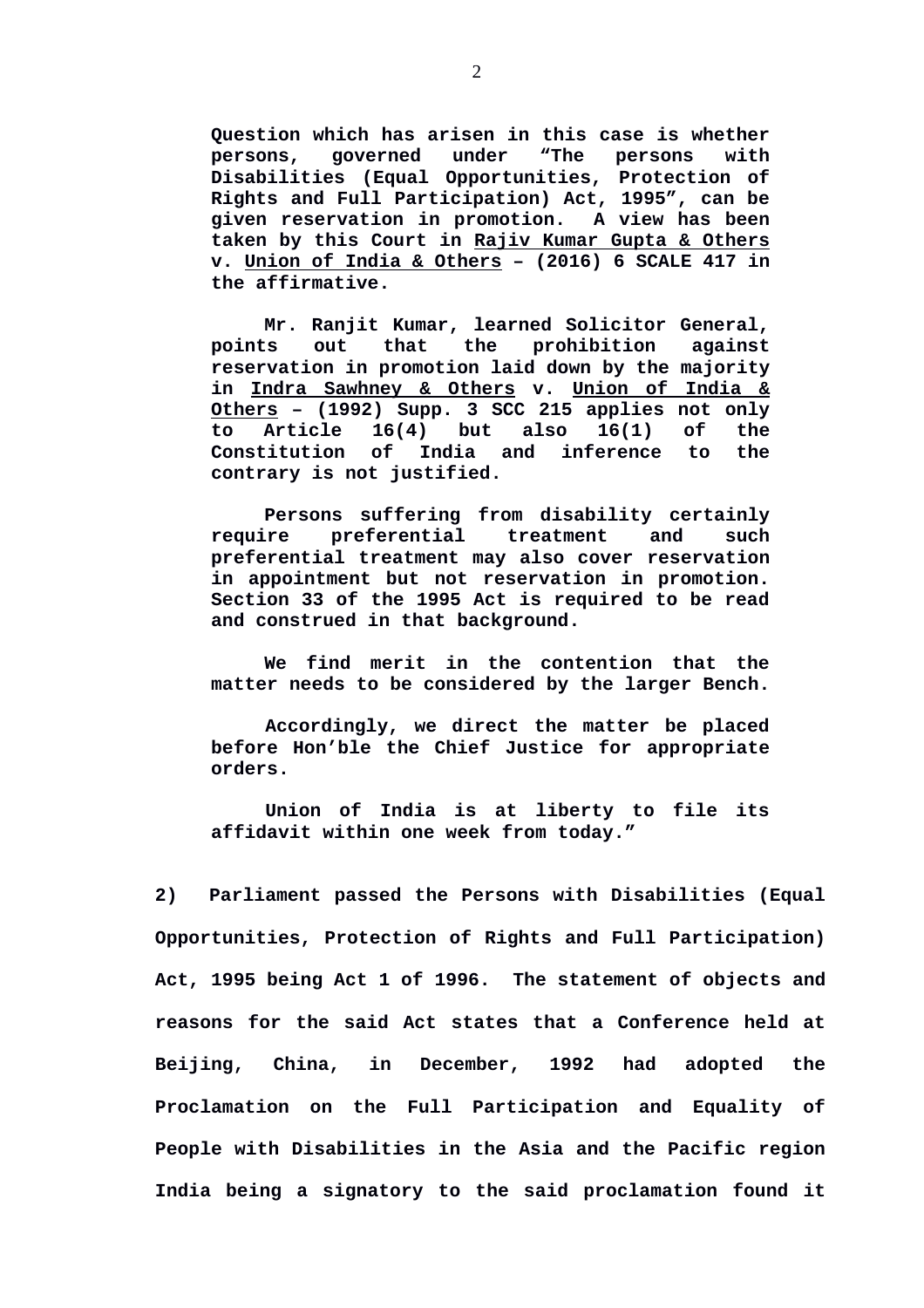**necessary to enact a suitable legislation to provide for the special care that is necessary to remove discrimination against persons with disabilities and to make special provision for the integration of such persons into the social mainstream.**

**3) Section 2(i) of the said Act defines "disability" as follows:-**

**["\(i\)](https://indiankanoon.org/doc/1432268/) "disability" means—**

**[\(i\)](https://indiankanoon.org/doc/548197/) blindness; [\(ii\)](https://indiankanoon.org/doc/1873983/) low vision; [\(iii\)](https://indiankanoon.org/doc/1240148/) leprosy-cured; [\(iv\)](https://indiankanoon.org/doc/1136275/) hearing impairment; [\(v\)](https://indiankanoon.org/doc/1331484/) locomotor disability; [\(vi\)](https://indiankanoon.org/doc/477044/) mental retardation; [\(vii\)](https://indiankanoon.org/doc/59988525/) mental illness;"**

**Section 2(t) defines "person with disability" as follows:-**

**["\(t\)](https://indiankanoon.org/doc/1098960/) "person with disability" means a person suffering from not less than forty per cent of any disability as certified by a medical authority;"**

**4) The Act then provides for Central and State Coordination Committees and prevention and early detection of disabilities. We are directly concerned with Chapter VI of the Act which deals with identification and reservation of posts for the purpose of employment. These Sections state as follows:-** 

**"32. Identification of posts which can be reserved for persons with disabilities.- Appropriate Governments shall-** 

**(a) identify posts, in the establishments, which can be reserved for the persons with disability;**

**(b) at periodical intervals not exceeding three years, review the list of posts identified and**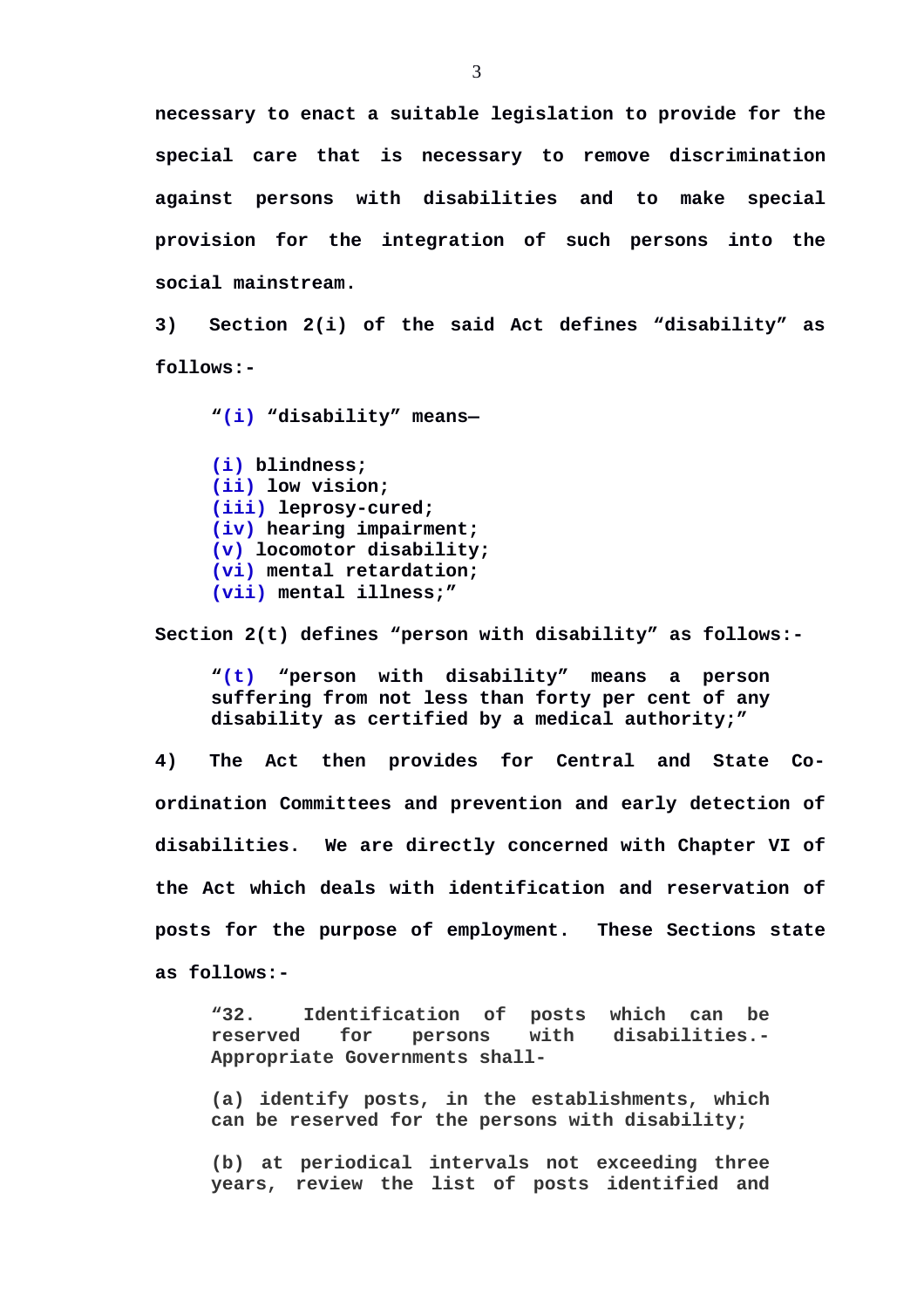**up- date the list taking into consideration the developments in technology.**

**33. Reservation of posts.- Every appropriate Government shall appoint in every establishment such percentage of vacancies not less than three per cent for persons or class of persons with disability of which one per cent each shall he reserved for persons suffering from-**

**(i) blindness or low vision; (ii) hearing impairment; (iii) locomotor disability or cerebral palsy,**

**in the posts identified for each disability:** 

**Provided that the appropriate Government may, having regard to the type of work carried on in any department or establishment, by notification subject to such conditions, if any, as may be specified in such notification, exempt any establishment from the provisions of this section."**

#### **5) In** *Union of India and Another* **vs.** *National Federation*

*of the Blind and Others***, (2013) 10 SCC 772, this Court went into the provisions of the aforesaid Act in some detail and, in particular, Sections 32 and 33. The Court considered Office Memorandum dated 29.12.2005 of the Government of India, which stated that the quantum of reservation would be as follows:-**

**"2. QUANTUM OF RESERVATION** 

**(i) Three percent of the vacancies in case of direct recruitment to Group A, B, C and D posts shall be reserved for persons with disabilities of which one per cent each shall be reserved for persons suffering from (i) blindness or low vision, (ii) hearing impairment and (iii) locomotor disability or cerebral palsy in the posts identified for each disability;** 

**(ii) Three percent of the vacancies in case of promotion to Group D, and Group C posts in which the element of direct recruitment, if any, does**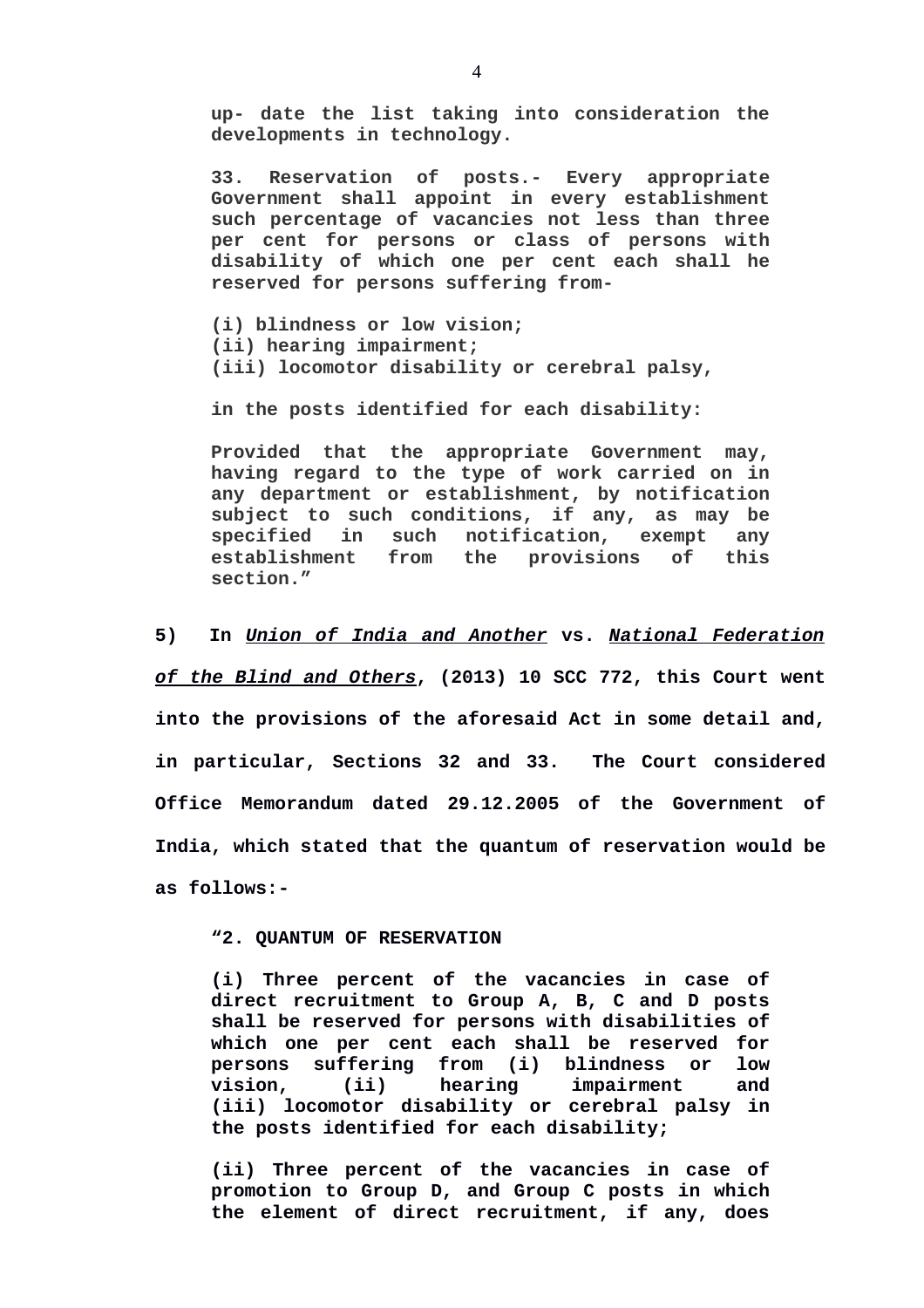**not exceed 75%, shall be reserved for persons with disabilities of which one per cent each shall be reserved for persons suffering from (i) blindness or low vision, (ii) hearing impairment and (iii) locomotor disability or cerebral palsy in the posts identified for each disability.** 

**The Court then held as follows:**

**"39) It has also been submitted on behalf of the appellants herein that since reservation of persons with disabilities in Group C and D has been in force prior to the enactment and is being made against the total number of vacancies in the cadre strength according to the OM dated 29.12.2005 but the actual import of Section 33 is that it has to be computed against identified posts only. This argument is also completely misconceived in view of the plain language of the said Section, as deliberated above. Even for the sake of argument, if we accept that the computation of reservation in respect of Group C and D posts is against the total vacancies in the cadre strength because of the applicability of the scheme of reservation in Group C and D posts prior to enactment, Section 33 does not distinguish the manner of computation of reservation between Group A and B posts or Group C and D posts respectively. As such, one statutory provision cannot be interpreted and applied differently for the same subject-matter.** 

**40) Further, if we accept the interpretation contended by the appellants that computation of reservation has to be against the identified posts only, it would result into uncertainty of the application of the scheme of reservation because experience has shown that identification has never been uniform between the Centre and the States and even between the Departments of any Government. For example, while a post of middle school teacher has been notified as identified as suitable for the blind and low vision by the Central Government, it has not been identified as suitable for the blind and low vision in some States such as Gujarat and J&K, etc. This has led to a series of litigations which have been pending in various High Courts. In addition, Para 4 of the OM dated 29.12.2005 dealing with the issue of**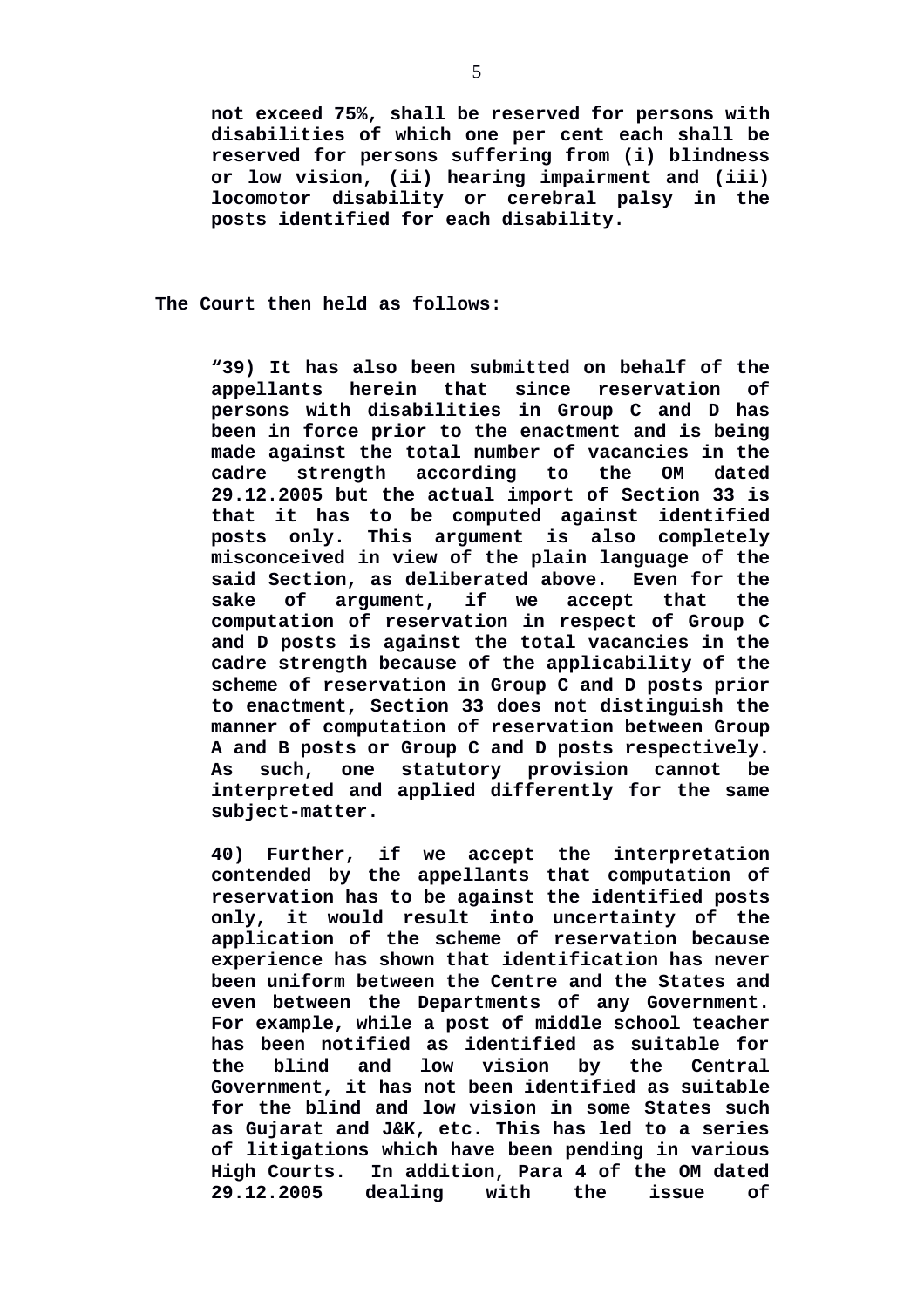**identification of jobs/posts in sub clause (b) states that list of the jobs/posts notified by the Ministry of Social Justice & Empowerment is not exhaustive which further makes the computation of reservation uncertain and arbitrary in the event of acceptance of the contention raised by the appellants.** 

**42) A perusal of Indra Sawhney would reveal that the ceiling of 50% reservation applies only to reservation in favour of other Backward classes under Article 16(4) of the Constitution of India whereas the reservation in favour of persons with disabilities is horizontal, which is under Article 16(1) of the Constitution. In fact, this Court in the said pronouncement has used the example of 3% reservation in favour of persons with disabilities while dealing with the rule of 50% ceiling. Para 812 of the judgment clearly brings out that after selection and appointment of candidates under reservation for persons with disabilities they will be placed in the respective rosters of reserved category or open category respectively on the basis of the category to which they belong and, thus, the reservation for persons with disabilities per se has nothing to do with the ceiling of 50%. Para 812 is reproduced as follows:-** 

**"812. ……all reservations are not of the same nature. There are two types of reservations, which may, for the sake of convenience, be referred to as 'vertical reservations' and 'horizontal reservations'. The reservations in favour of Scheduled Castes, the Scheduled Tribes and the other backward classes [under Article 16(4)] may be called vertical reservations whereas reservations in favour of physically handicapped [under Clause (1) of Article 16] can be referred to as horizontal reservations. Horizontal reservations cut across the vertical reservations - what is called inter-locking reservations. To be more precise, suppose 3% of the vacancies are reserved in favour of physically handicapped persons; this would be a reservation relatable to Clause (1) of Article 16. The persons selected against this quota will be placed in the appropriate category; if he belongs to S.C. category he will be placed in that quota by making necessary adjustments; similarly, if he belongs to open competition (O.C.) category, he will be placed in that category by making necessary**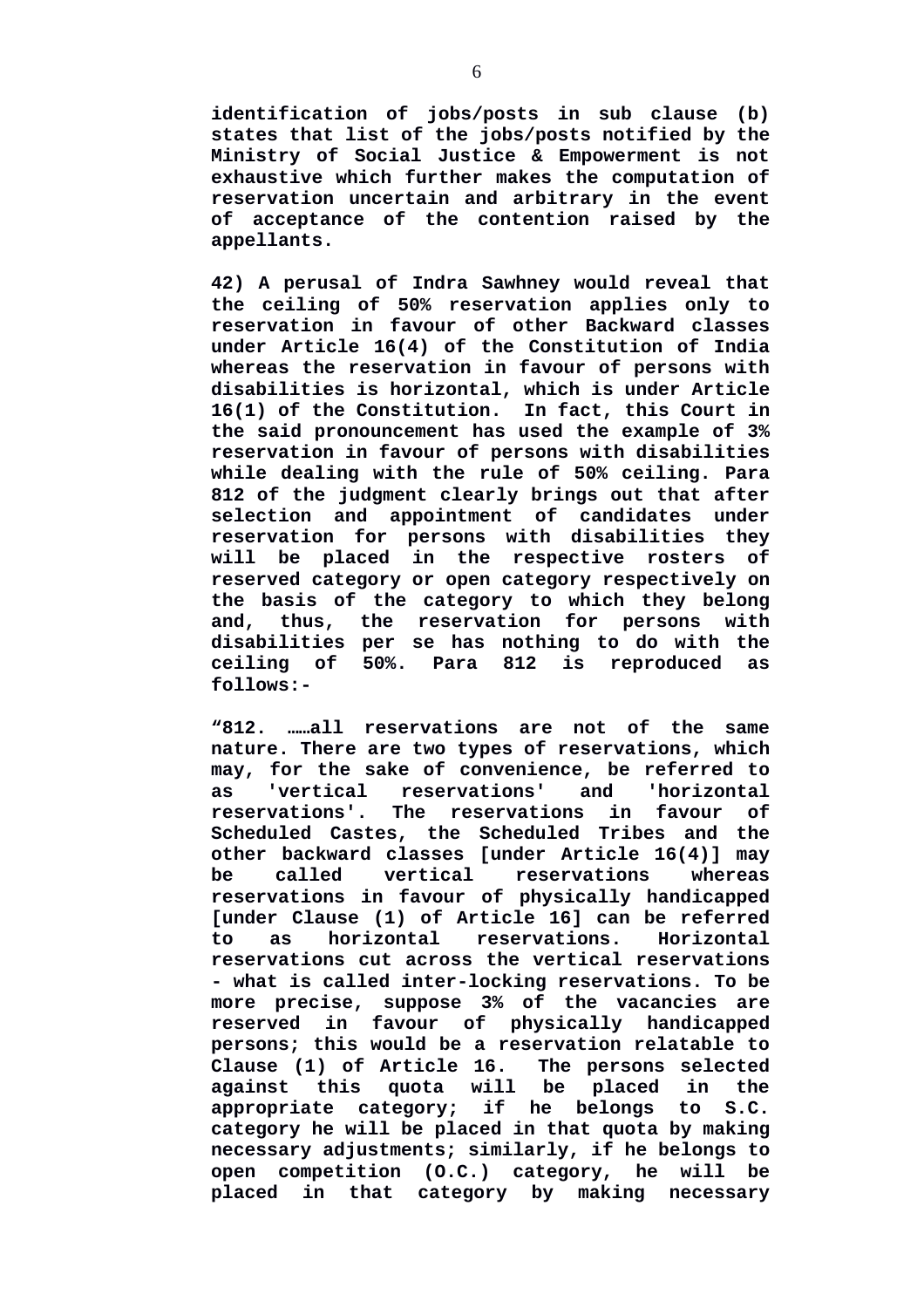**adjustments. Even after providing for these horizontal reservations, the percentage of reservations in favour of backward class of citizens remains - and should remain - the same……"**

**Having concluded thus, the Court then held:**

**"50) Employment is a key factor in the empowerment and inclusion of people with disabilities. It is an alarming reality that the disabled people are out of job not because their disability comes in the way of their functioning rather it is social and practical barriers that prevent them from joining the workforce. As a result, many disabled people live in poverty and in deplorable conditions. They are denied the right to make a useful contribution to their own lives and to the lives of their families and community.** 

**51) The Union of India, the State Governments as well as the Union Territories have a categorical obligation under the Constitution of India and under various International treaties relating to human rights in general and treaties for disabled persons in particular, to protect the rights of disabled persons. Even though the Act was enacted way back in 1995, the disabled people have failed to get required benefit until today.** 

**52) Thus, after thoughtful consideration, we are of the view that the computation of reservation for persons with disabilities has to be computed in case of Group A, B, C and D posts in an identical manner viz., "***computing 3% reservation on total number of vacancies in the cadre strength***" which is the intention of the legislature. Accordingly, certain clauses in the OM dated 29.12.2005, which are contrary to the above reasoning are struck down and we direct the appropriate Government to issue new Office Memorandum(s) consistent with the decision rendered by this Court.** 

**53) Further, the reservation for persons with disabilities has nothing to do with the ceiling of 50% and hence,** *Indra Sawhney* **is not applicable with respect to the disabled persons."** 

**6) Certain directions were then made in the end of the judgment to ensure proper implementation of the reservation**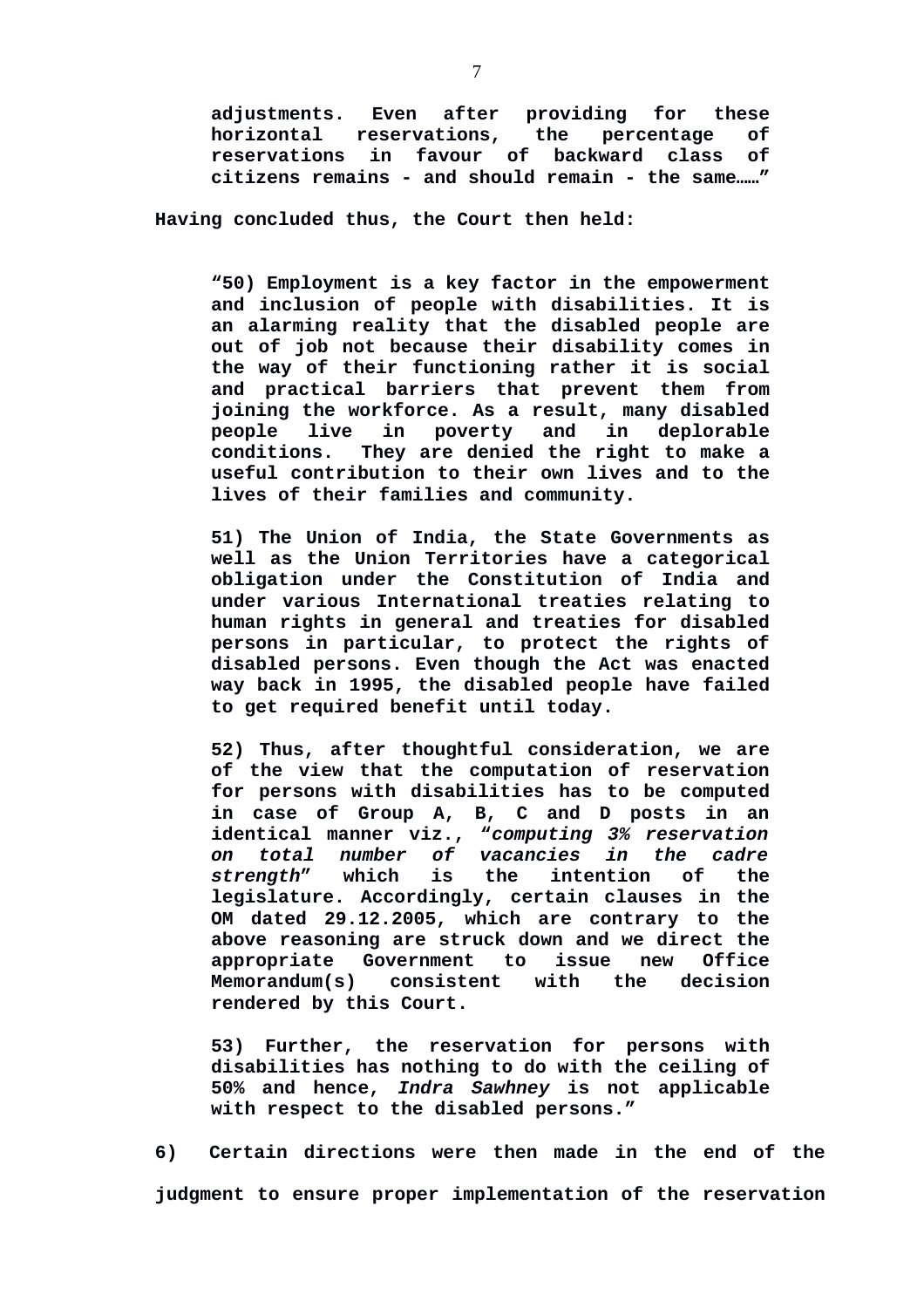**policy for the disabled and to protect their rights.**

**7) We may mention that, pursuant to this Court's judgment, the Union of India issued Office Memorandum dated 03.12.2013 in which it made only one change in the Office Memorandum dated 29.12.2015 as follows:-**

**"5. Keeping in view the directions of the Hon'ble Supreme Court, Para 14 of the OM dated 29.12.2005 is modified to the following extent:**

**"Reservation for persons with disabilities in Group 'A' or Group 'B' posts shall be computed on the basis of total number of vacancies occurring in direct recruitment quota in all the Group 'A' posts or Group 'B' posts respectively, in the cadre."**

**Contempt petitions were filed stating that the directions contained in this judgment have not been carried out, which is not the subject-matter before us. These petitions have been ordered to be listed after the decision in these cases. 8) The next important judgment that needs to be adverted to in this behalf is the judgment in** *National Federation of the Blind* **vs.** *Sanjay Kothari, Secy. Deptt. of Personnel and Training***, 2015 (9) Scale 611, in para 10 of which para 51 of the earlier judgment was clarified as follows:-**

**"10. Para 51 of the order on which reliance has been placed by Shri Rungta must be viewed in the context of the questions arising for answer before the Court i.e. the manner of computation of vacancies in case of Groups A, B, C and D posts. All that the Court in the aforesaid paragraph 51 has held is that the manner of such identification must be uniform in the case of all the groups viz. A, B, C and D. Nothing beyond the above should be read in paragraph 51 of the Courts' order as aforesaid."**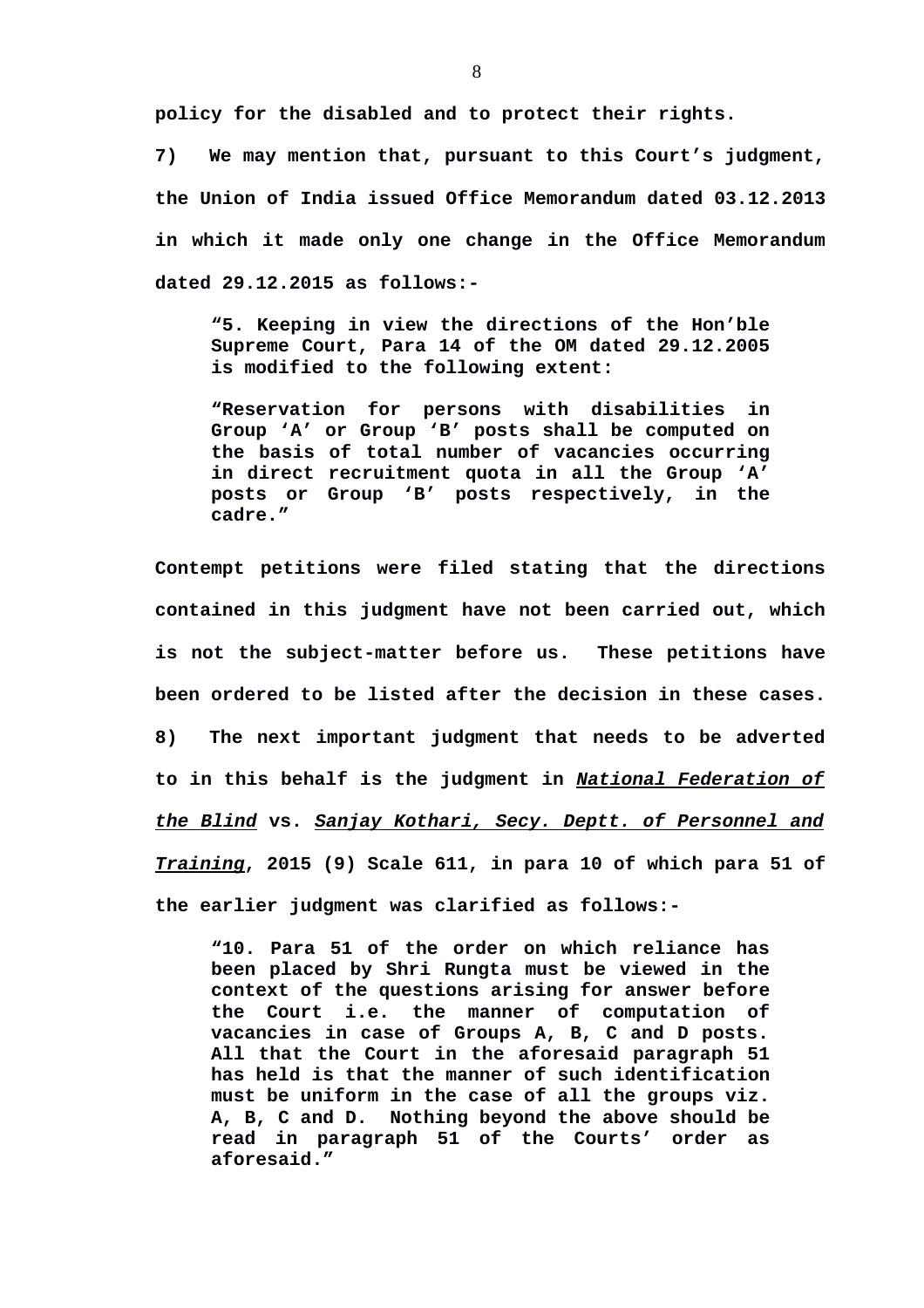**9) We now come to the Division Bench judgment of this Court reported as** *Rajeev Kumar Gupta & Others* **v.** *Union of India & Others* **– (2016) 13 SCC 153. In this judgment, the posts in Prasar Bharati were classified into four Groups–A to D. The precise question that arose before the Court is set out in para 5 thereof in which it is stated that the statutory benefit of 3 per cent reservation in favour of those who are disabled is denied insofar as identified posts in Groups A and B are concerned, since these posts are to be filled through direct recruitment. After noticing the arguments based on the nine-Judge bench in** *Indra Sawhney* **vs.** *Union of India,* **1992 Supp (3) SCC 217, this Court held:**

**"14. We now examine the applicability of the prohibition on reservation in promotions as propounded by** *Indra Sawhney***. Prior to** *Indra Sawhney***, reservation in promotions were permitted under law as interpreted by this Court in** *Southern Railway* **v.** *Rangachari***, AIR 1962 SC 36.** *Indra Sawhney* **specifically overruled** *Rangachari* **to the extent that reservations in promotions were held in** *Rangachari* **to be permitted under Article 16(4) of the Constitution.** *Indra Sawhney* **specifically addressed the question whether reservations could be permitted in matters of promotion under Article 16(4). The majority held that reservations in promotion are not permitted under our constitutional scheme.** 

**15. The respondent argued that the answer to Quetion 7 in** *Indra Sawhney* **squarely covers the situation on hand and the reasons outlined by the majority opinion in** *Indra Sawhney* **at para 828 must also apply to bar reservation in promotions to identified posts of Group A and Group B.** 

**16. We do not agree with the respondent's submission.** *Indra Sawhney* **ruling arose in the context of reservations in favour of backward**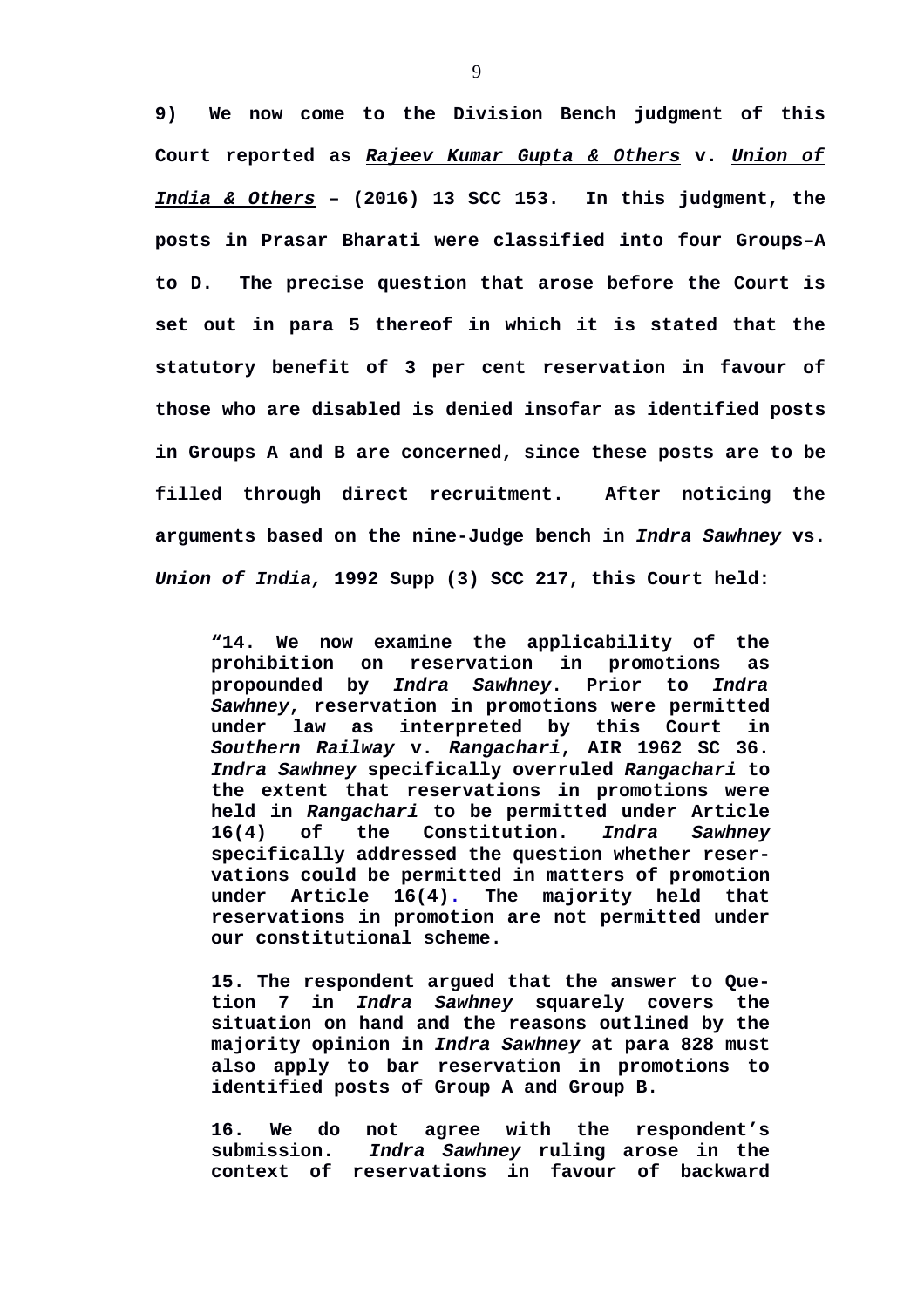**classes of citizens falling within the sweep of Article 16(4).**

**xxx xxx**

**21. The principle laid down in** *Indra Sawhney* **is applicable only when the State seeks to give preferential treatment in the matter of employment under the State to certain classes of citizens identified to be a backward class. Article 16(4) does not disable the State from providing differential treatment (reservations) to other classes of citizens under Article 16(1) if they otherwise deserve such treatment. However, for creating such preferential treatment under law, consistent with the mandate of Article 16(1), the State cannot choose any one of the factors such as caste, religion, etc. mentioned in Article 16(1) as the basis. The basis for providing reservation for PWD is physical disability and not any of the criteria forbidden under Article 16(1). Therefore, the rule of no reservation in promotions as laid down in** *Indra Sawhney* **has clearly and normatively no application to PWD.**

**The Court then concluded:**

**24. A combined reading of Sections 32 and 33 of the 1995 Act explicates a fine and designed balance between requirements of administration and the imperative to provide greater opportunities to PWD. Therefore, as detailed in the first part of our analysis, the identification exercise under Section 32 is crucial. Once a post is identified, it means that a PWD is fully capable of discharging the functions associated with the identified post. Once found to be so capable, reservation under Section 33 to an extent of not less than three per cent must follow. Once the post is identified, it must be reserved for PWD irrespective of the mode of recruitment adopted by the State for filling up of the said post.** 

**25. In light of the preceding analysis, we declare the impugned memoranda as illegal and inconsistent with the 1995 Act. We further direct the Government to extend three percent reservation to PWD in all identified posts in Group A and Group B, irrespective of the mode of filling up of such posts. This writ petition is accordingly allowed."**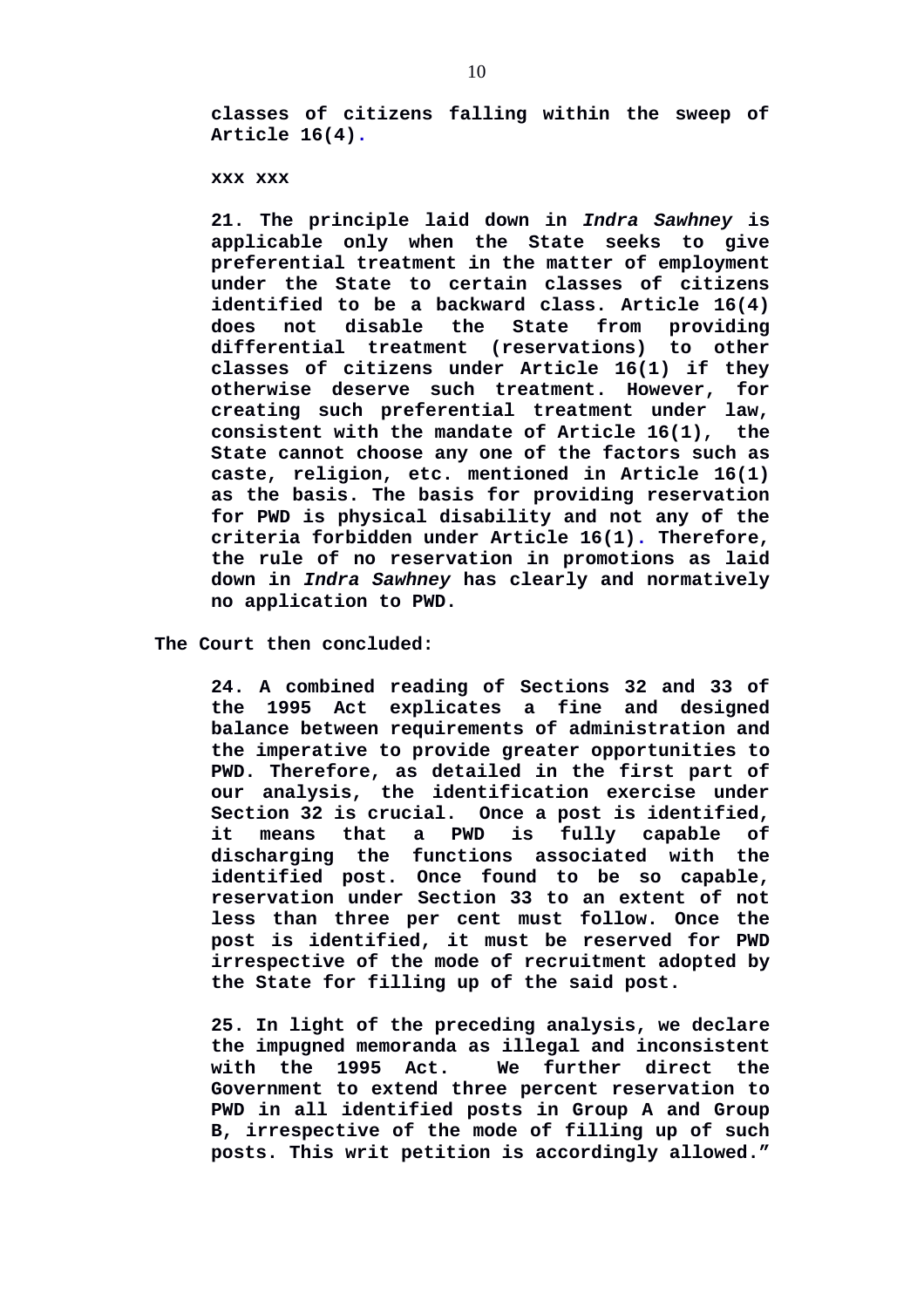**10) After hearing learned counsel appearing on behalf of all the parties including the learned Additional Solicitor General, we are of the view that the judgment of this Court cannot be faulted when it stated that** *Indra Sawhney* **dealt with a different problem and, therefore, cannot be followed.**

**11) We may also note that review petitions were filed and have since been dismissed against both the 2013 and 2016 judgments. Consequently, the reference stands answered by stating that the 2013 judgment as clarified in** *National Federation of the Blind* **vs.** *Sanjay Kothari, Secy. Deptt. of Personnel and Training***, 2015 (9) Scale 611 and the judgment in** *Rajeev Kumar Gupta & Others* **v.** *Union of India & Others* **– (2016) 13 SCC 153 case will bind the Union and the State Governments and must be strictly followed notwithstanding the Office Memorandum dated 29.12.2005, in particular. Since the reference has been disposed of by us today, contempt petitions be listed for hearing.**

**Civil Appeal No. 1567 OF 2017:**

**12) Application for impleadment in C.A. 1567/2017 is allowed.**

**13) This matter arises out of the order of the Central Administrative Tribunal, Bangalore Bench, Bangalore dated 24.07.2015 in which the 2005 O.M has been followed without reference to any of the judgments of this Court. A writ petition from the aforesaid judgment was dismissed by the Karnataka High Court on 23.03.2016, stating that the precise**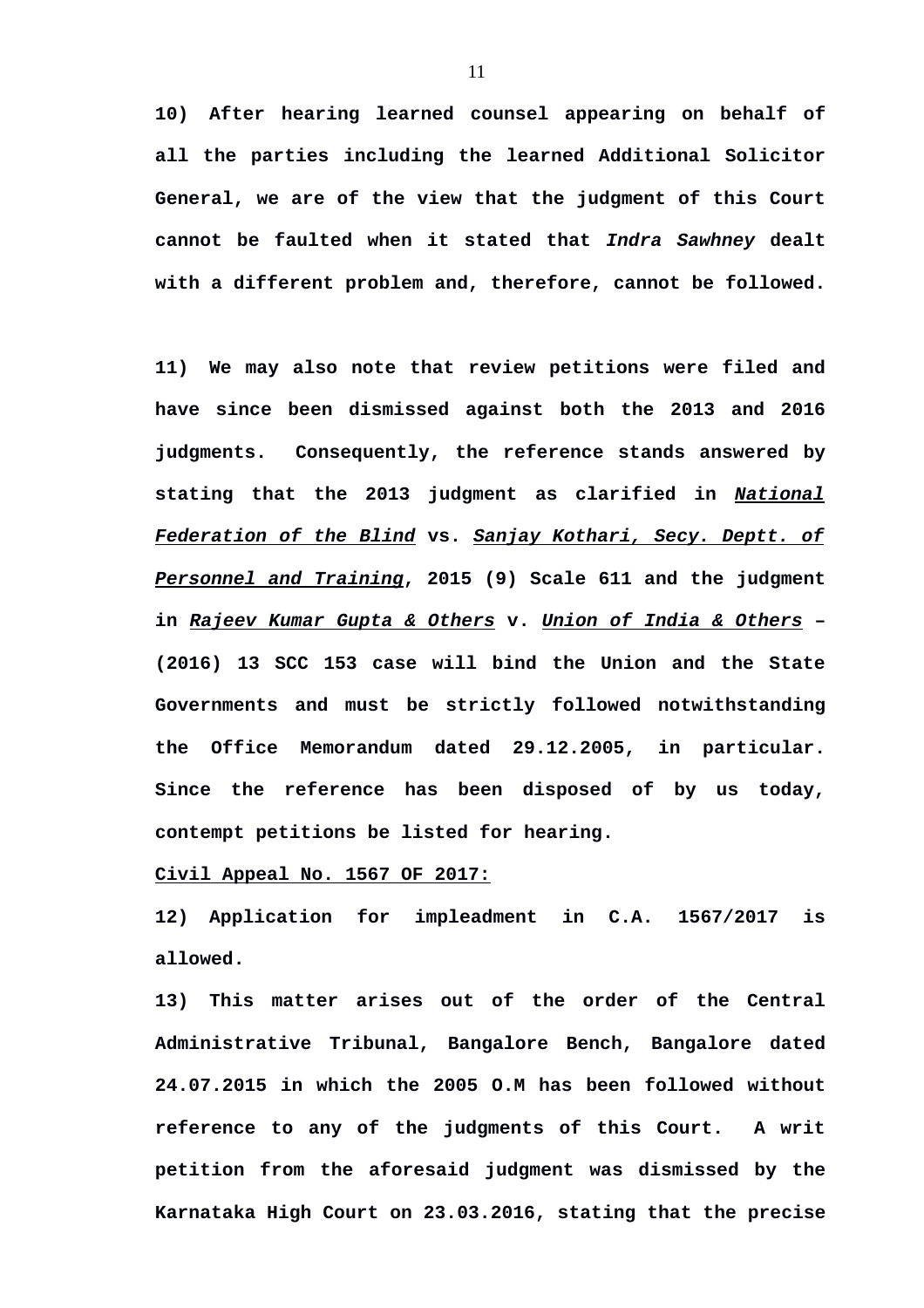**question of law that arises in this case was kept open. Accordingly, we set aside the judgment of the CAT and consequently that of the High Court. The case is to be governed by the three decisions of this Court outlined above, which judgments have to be followed by the Union of India and the States. It is not necessary to pass any further directions. The appeal is disposed of accordingly.**

# **Review Petition (C) No. 36 OF 2017 in Civil Appeal No. 5389 of 2016:**

**14) Delay is condoned.**

**15) This matter stands dismissed in view of today's judgment.**

#### **SLP (C) No. 11632 of 2017:**

**16) Leave granted.**

**17) The impugned judgment of the High Court dated 22.06.2016 in this appeal, after referring to the judgment of this Court in** *National Federation of the Blind* **vs.** *Sanjay Kothari, Secy. Deptt. of Personnel and Training***, 2015**

**(9) Scale 611 arrived at the following conclusion:**

**"8. The contention of the learned Attorney General was that except for sub-section 2 of Section 47, there was no other provision under the Disabilities Act dealing with the promotions and, therefore, on the strength of sub-section 2 of Section 47 of the Disabilities Act, it cannot be contended that the Act provides for reservation in the matter of promotion. In paragraphs 9 and 10 of the judgment and order dated 1st September, 2015, the Apex Court has dealt with issue of reservation in promotion. In paragraph 10 of the judgment and order dated 1st September,**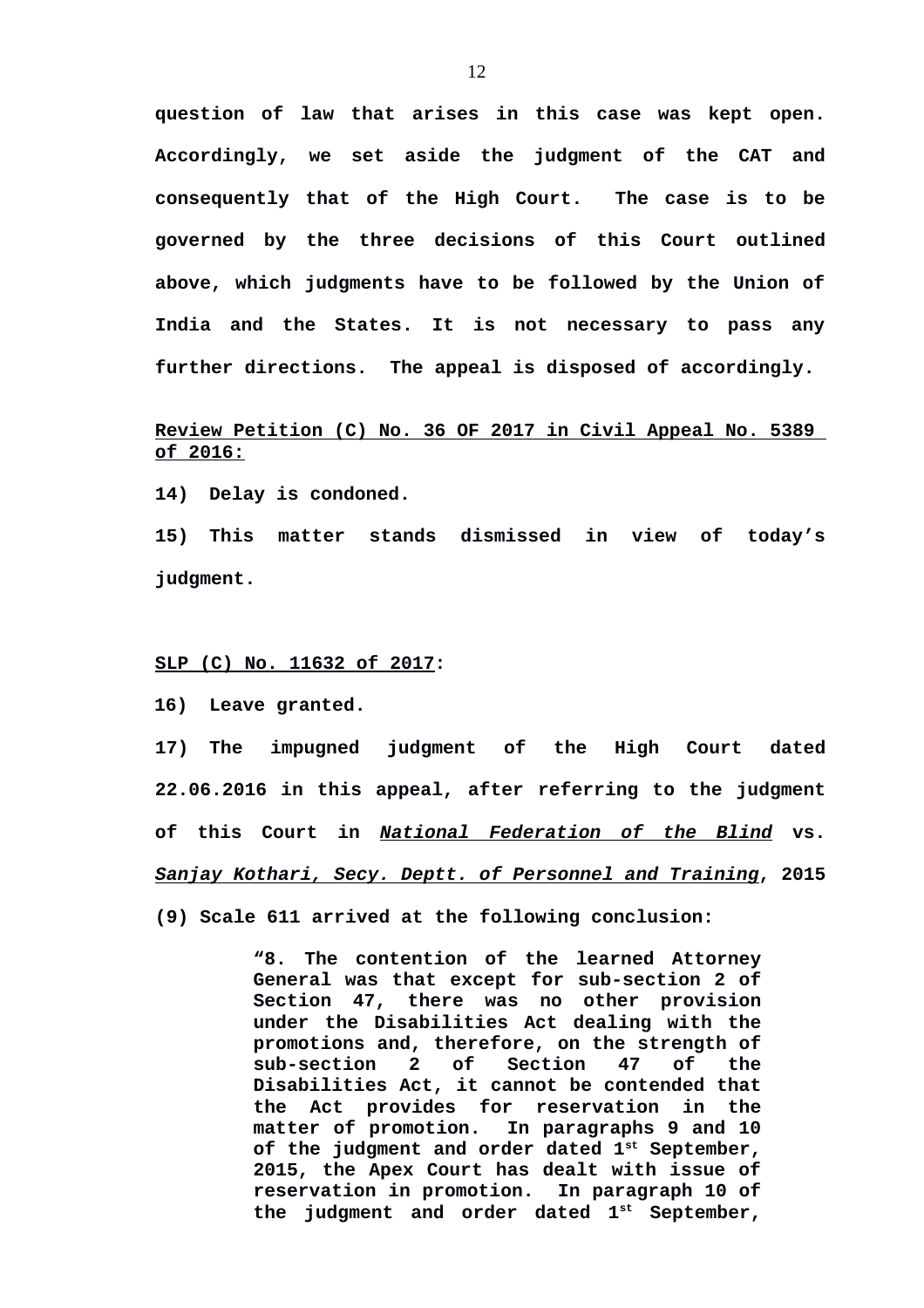**2015, the Apex Court has explained paragraph 51 of the earlier judgment and order dated 8th October, 2013 by observing that what is observed in paragraph 51 is about the manner of computation of vacancies in case of all the Groups viz. A, B, C and D posts. That is the reason why the Apex Court declined to initiate any action for contempt on the basis of allegations that there is no provision made for the reservation of persons with disabilities in promotion. In terms the Apex Court observed that what is held in paragraph 51 of the judgment and order dated 8th October, 2013 cannot be construed to mean that there is a direction issued to provide for the reservation for the persons with disabilities even in the promotional posts.**

**9. In view of the clarification issued by the Apex Court under the order dated 1 st September, 2015 in Contempt Petition (Civil) No. 499 of 2014, now the directions contained in paragraph 13 of the judgment and order dated 4th December, 2013 cannot be implemented insofar as the same deal with giving benefit of reservation to the persons with disabilities in the matter of promotion to the posts in the Indian Administrative Service by applying the Office Memorandum dated 29th December, 2005."**

**Consequently, the High Court held that no action can be initiated in the contempt petition on the ground that reservation had not been provided in the matter of promotion. We may hasten to add that this is not a correct reading of the law laid down by this Court.** *National Federation of the Blind* **vs.** *Sanjay Kothari, Secy. Deptt. of Personnel and Training***, 2015 (9) Scale 611 was a judgment in a contempt petition in which the contention taken up by the petitioner was repelled by stating that para 51 of the 2013 judgment has held that the manner of identification of posts of all groups must be uniform and nothing beyond. After the**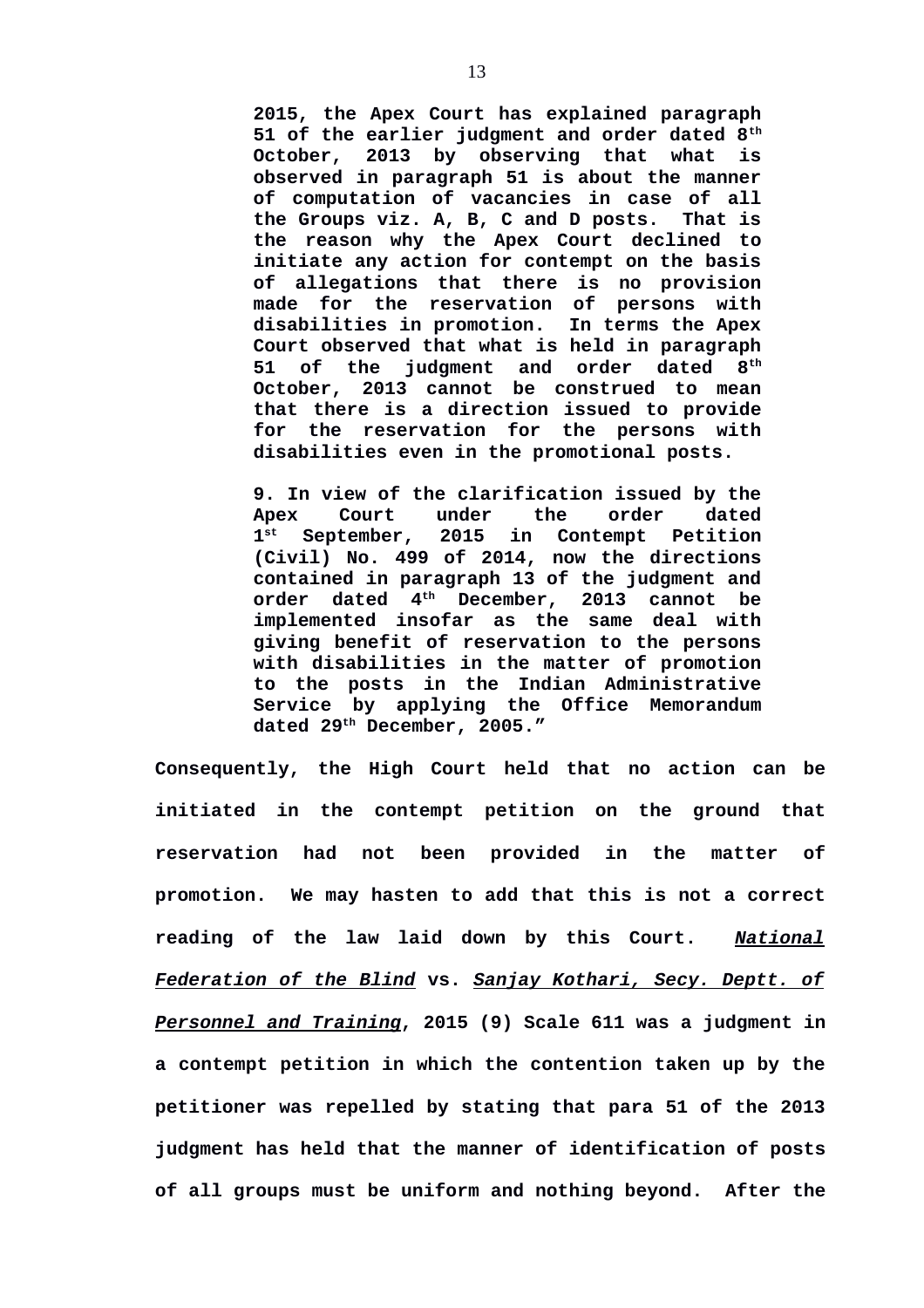**declaration of the law in** *Rajeev Kumar Gupta & Others* **v.** *Union of India & Others* **– (2016) 13 SCC 153 it is now clear beyond doubt that the O.M. of 2005 cannot be given effect to when it is in the teeth of the 2016 judgment. On the basis of this judgment, the impugned judgment is set aside and the contempt petition is restored to the file. The petition be disposed of on merits.The appeal is disposed of accordingly.**

#### **SLP (C) No. 21197 of 2017:**

- **18) Leave granted.**
- **19) In view of our judgment today, the appeal is dismissed.**

## **SLP (C) No. 4650 of 2019:**

**20) Leave granted.**

**21) Having heard learned senior counsel for the appellant at some length, we may note that paragraph 4(C) of the counter affidavit states as follows:** 

**"(C) That Chhattisgarh State Power Holding Company Ltd. has appointed a committee for identification of the post upon which reservation in promotion will be applicable. The said Committee in its meeting held on 10.01.2017 decided that the post of Executive Engineer, Mechanical and Electrical in transmission, distribution and generation companies where the Executive Engineer has to visit sites and perform various acts personally, it is not advisable to keep such post under reservation. However, reservation will be applicable in promotion to the post of Executive Engineer, Computer Science, Information & Technology and Civil Engineering. The said decision of the company has not been challenged till date and thus binding on all the employees as per the provisions of Rights of Persons with Disabilities Act, 2016. On this ground also the Special Leave Petition filed by the Petitioner is not maintainable."**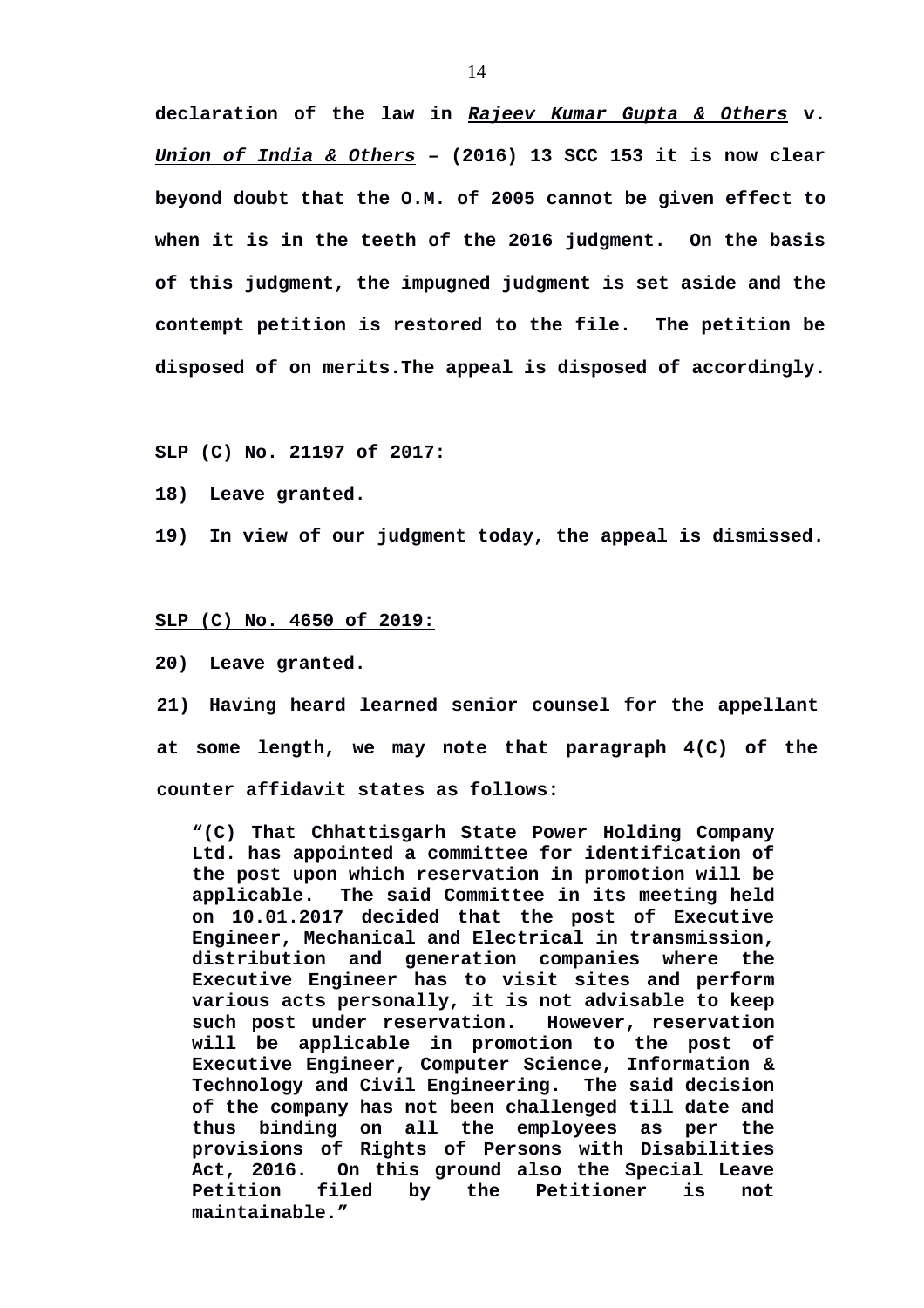**22) It is clear that the Internal Committee of respondent No. 2 has applied its mind to the post of Executive Engineer, Mechanical and Electrical, and has opined that in the said post, reservation for the physically disabled will not be possible for the reason given therein.** 

**23) Learned senior counsel appearing on behalf of the appellant has pointed out that as per the Gazette Notification dated 31.05.2001, it is an Expert Committee that has to identify, keeping in view the provisions of the Persons with Disabilities (Equal Opportunities, Protection of Rights and Full Participation) Act, 1995, and Section 32 in particular, suitable posts for persons with disabilities, and this has not been done in the present case. Since this point has not been argued in any of the cross appeals, we reserve liberty to the appellant to challenge the Internal Committee's findings on grounds available to them in law. Apart from this, the impugned judgment does not call for interference. The appeal is disposed of accordingly.**

**24) Needless to add if such a challenge succeeds, the three judgments pointed out by us in the Judgment in the lead matter, i.e., Civil Appeal No. 1567 of 2017 will have to be applied and followed.**

### **Civil Appeal No. 6092 of 2019:**

**25) The appeal is dismissed in accordance with today's judgment. Interim order dated 08.07.2019 stands vacated.**